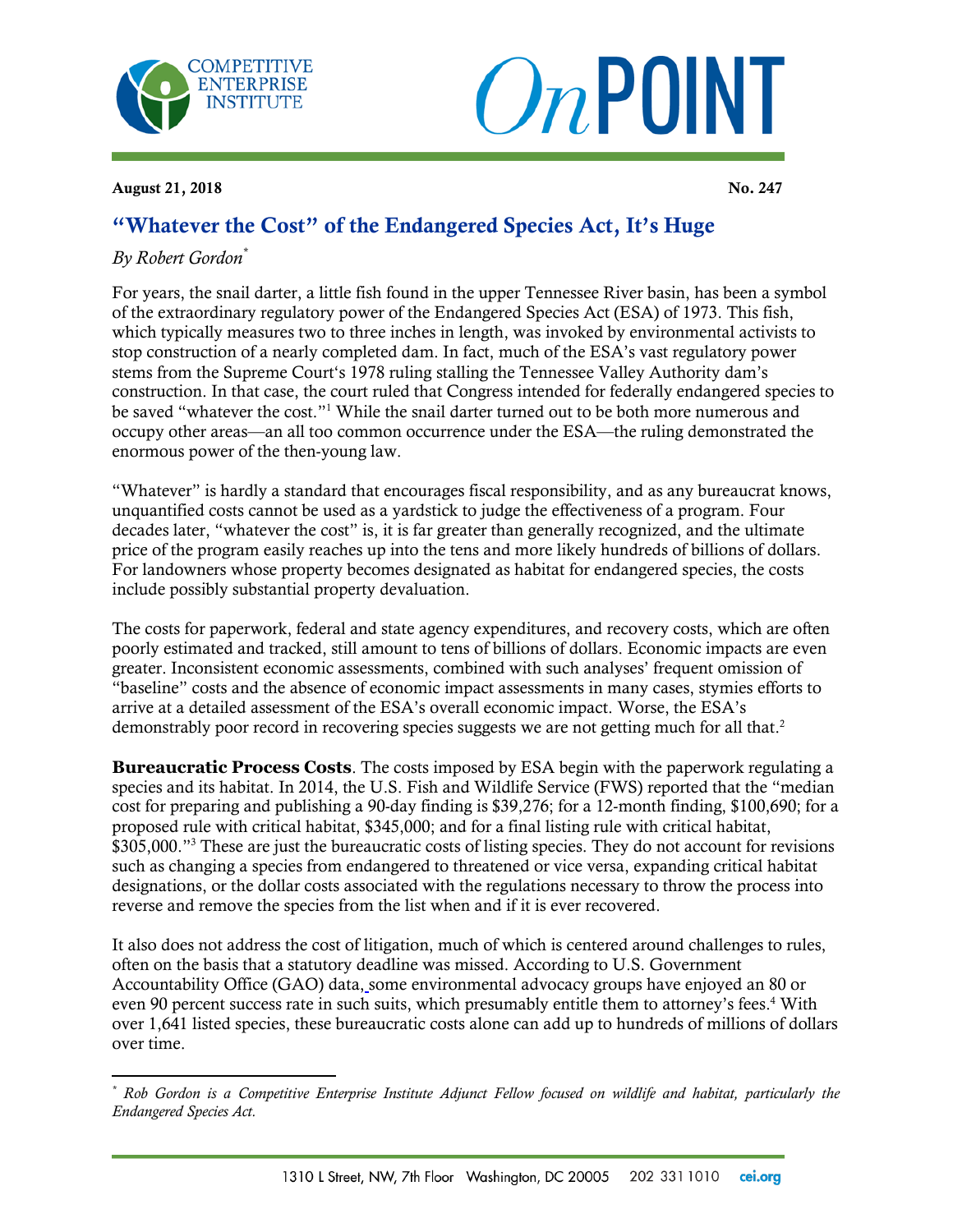**Annual Expenditures**. The bureaucratic paperwork costs are just the beginning. In the most recent statutorily required report on annual ESA expenditures, for fiscal year 2016, the two agencies primarily charged with ESA implementation, FWS and the Commerce Department's NOAA Fisheries—within the National Oceanic and Atmospheric Administration—reported total ESA expenditures of \$467 million.<sup>5</sup> When some 22 other federal agencies and state agencies' reporting are included, the total rises to about \$1.5 billion.<sup>6</sup>

A quick review of the reported expenditures makes clear that the accounting would not pass muster under an IRS audit. For example, the Forest Service implausibly reported spending only \$1.1 million on a single species in FY2016, while just the year before it reported \$140 million in expenditures on about 150 species.<sup>7</sup>Likewise, over many reports billions, of dollars in lost power generation have not been reported for the Bonneville Power Administration, which generates and distributes power from the federal dams on the Columbia River.<sup>8</sup> Further, 21 states reported no expenditures whatsoever for FY2016, including many states that likely make some of the largest expenditures, including California, Hawaii, New Mexico, Tennessee, and Texas.<sup>9</sup>

**"Recovery" Costs**. Essentially, all ESA expenditures are made to achieve the rarely reached goal of recovering a species so it can be removed from the federal endangered list. To guide federal efforts in this endeavor, the FWS and NOAA Fisheries generally prepare recovery plans to recover one or sometimes multiple species. However, a plausible estimate of the range of recovery costs is as elusive as the ivory-billed woodpecker, a bird some think still survives deep within a few southern swamps.

Typically, recovery plans may include a listing of planned activities with estimated associated costs. While this may seem reasonable, a reader will often find the plans do not even bother to total those costs that are identified. Accepting the numbers presented in the FWS's most recent annual Report to Congress on the Recovery of Endangered and Threatened Species, the FWS' "estimated cost for recovery" for less than a third of currently listed species is well over \$9 billion.<sup>10</sup> This number is based on costs identified in recovery plans that are highly suspect.

For example, one of the least expensive plans is that for the Iowa Pleistocene snail. The 1984 plan lists \$84,000 in costs but only covers the three-year period FY1984-FY1987 and allots only \$2,000 for measures to protect habitat on private property that "include fee acquisition, easement, cooperative agreement or lease."<sup>11</sup>While expenditure reports for the nearly two decades following the snail's listing are not available online, reports covering the later period FY1996—FY 2016 indicate 10 times the expenditures anticipated in the recovery plan.<sup>12</sup> The snails were believed to number fewer than 100 at a single site when it was listed but was subsequently discovered to number perhaps in the hundreds of thousands and to occupy almost 40 sites.<sup>13</sup> If not invalidating the very notion that the snail is endangered, one would expect the additional discoveries to reduce the challenge of recovery and hence the cost.

At the other end of the scale is a 414-page plan for a bird called the California clapper rail, the salt marsh harvest mouse, and three plants with a "total estimated cost of recovery through 2063 [of] \$1,242,501,640 + *additional costs that could not be estimated at this time*." [Emphasis added]<sup>14</sup>The "plus" costs include items such as "acquire/protect currently unprotected habitat*.*" 15

In short, the over \$9 billion in recovery costs for less than a third of listed species is likely a substantial underestimation. For the majority of listed species covered by the FWS 2014 Report to Congress' recovery costs are not reported.<sup>16</sup>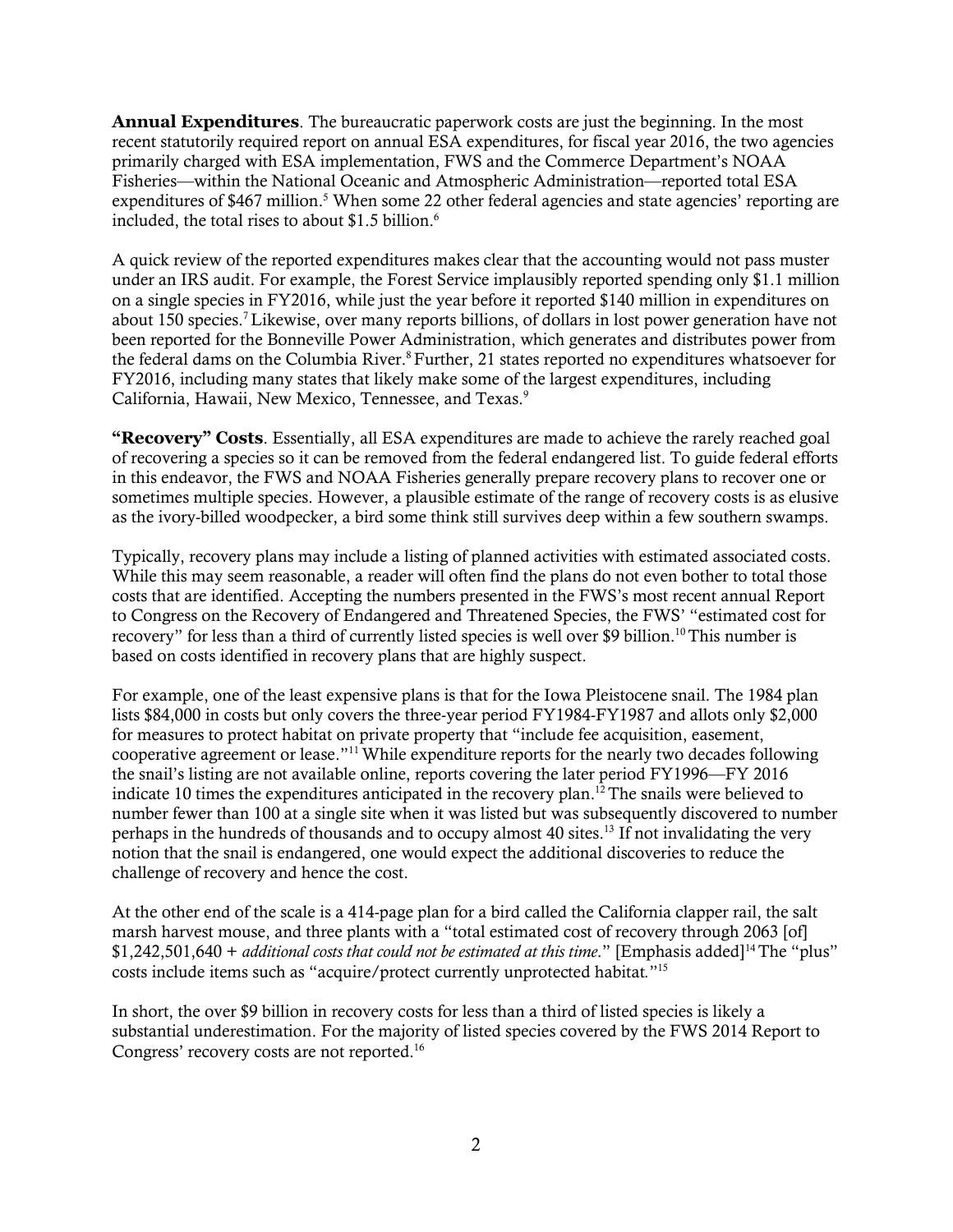The loggerhead turtle is one species with an "unknown" recovery cost. The most up-to-date loggerhead recovery plan reveals pages of activities with estimated associated costs but no total.<sup>17</sup> The plan reports that its best-case scenario is for the turtle to be recovered in 50 years.<sup>18</sup> It also states that the lowest cost to recovery is derived by multiplying the plan's estimated five-year costs by 10 to get to the lower end of the range of estimated years to recovery.<sup>19</sup>While the plan offers this equation to determine the total, the actual total—over \$1 billion—is obscured if it is included within the plan at all. <sup>20</sup> Further, not only is the billion-plus price tag the best case scenario, the costs for over 30 activities are "to be determined" with a number of them beginning with the exceedingly expensive words "acquire additional beachfront."<sup>21</sup> Clearly, recovery costs are well into the tens of billions of dollars.

**Economic Impact**. While the government's own often uninformative estimates clearly indicate tens of billions in recovery costs, these are not the lion's share of ESA costs. Those come in the form of regulatory costs imposed upon private parties as well as various federal agencies and states through the ESA's two primary regulatory mechanisms––the prohibition against "take" and the requirement for consultation. There is no reliable tracking of these costs.

*Take*. The general prohibition against "taking" an endangered animal prohibits activities like catching, trapping, killing, or harming the listed animal.<sup>22</sup> This prohibition does not apply to plants and may only be applied to a threatened animal if FWS or NOAA Fisheries promulgated a specific regulation for that animal. However, contrary to the law's design, the agencies have applied the take prohibition to all threatened species with a single "blanket" rule and thereby erased much of the distinction between endangered and threatened.<sup>23</sup> More importantly, the agencies have interpreted the term "harm" broadly to include activities that modify a species' habitat in a manner that somehow harms the species.<sup>24</sup>

*Consultation and Critical Habitat*. Officially designated critical habitat is a central component of the other primary regulatory mechanism, the requirement for federal agencies to consult with the FWS or NOAA fisheries if the agency is undertaking an action that may affect a species.<sup>25</sup> The federal "action" may include administrative acts such as issuing a permit that allows a private person to build something on ground the average individual would consider reasonably dry but which the government considers a regulated "wetland." Consequently, this requirement can have consequences far beyond the actions of federal agencies.

As part of the consultation process, there is a specific prohibition against adversely modifying officially designated "critical habitat."<sup>26</sup> While the regulatory agencies can and have designated areas even where the species does not exist as "critical habitat," critical habitat generally must not "include the entire geographical area which can be occupied."<sup>27</sup> Clearly, the law anticipates endangered and threatened species occurring in areas beyond their official critical habitat. In fact, the FWS Environmental Conservation Online System (the ECOS database) only lists some 756 records for critical habitat, while it indicates more than double that number, 1,661, of domestically listed species.<sup>28</sup>

A rough estimate using the ECOS database indicates about 250 million acres of designated critical habitat as well as over 60,000 "river miles"—a measurement of the length of a river or river segment in miles with the mouth of the river being zero—designated as critical habitat.<sup>29</sup> While a large amount of this includes overlapping designations, the acres—predominately land but also including vast ocean areas—and river miles are equivalent to, respectively, an area substantially larger than Texas and 26 times the 2,300-mile length of the Mississippi River.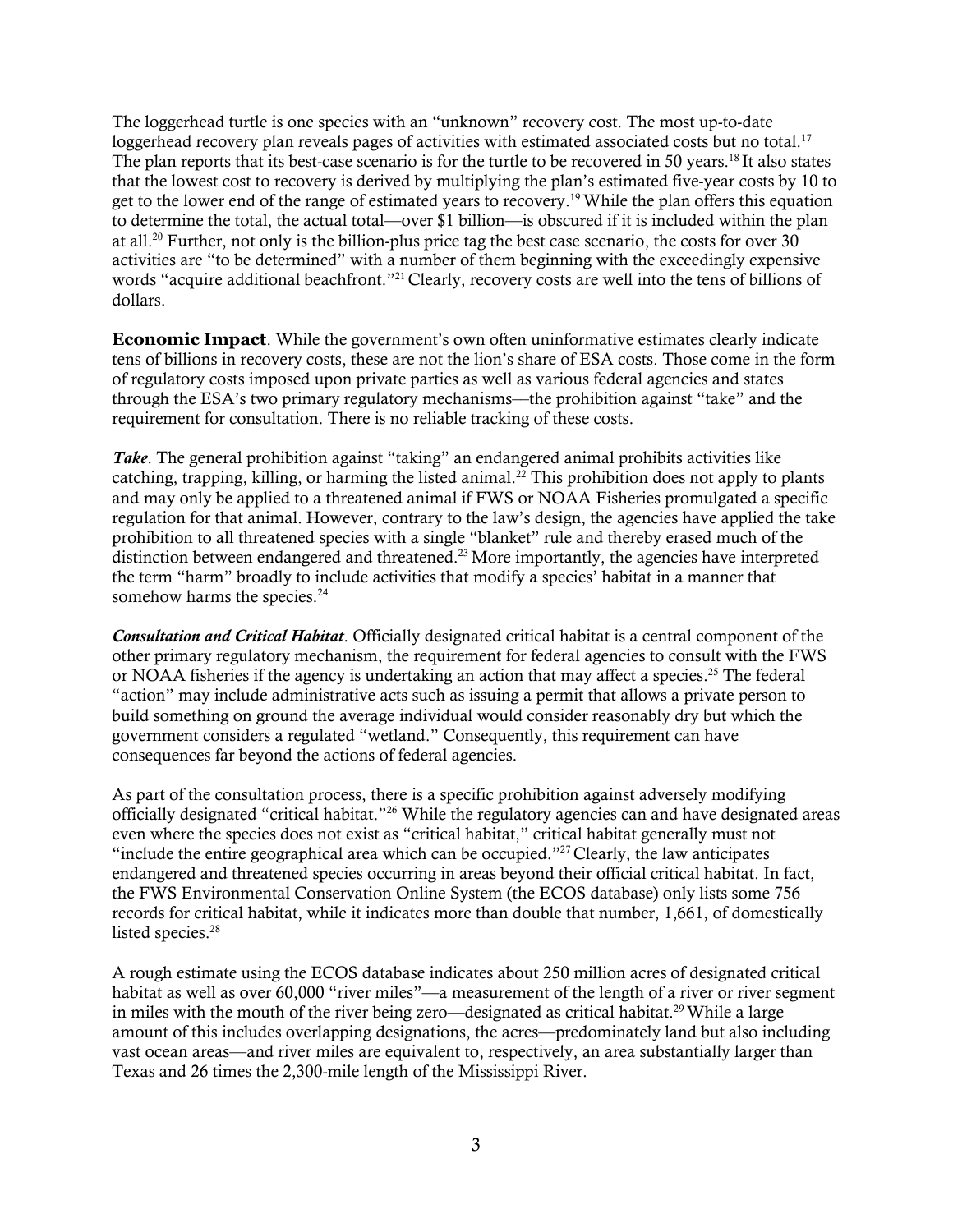While the law prohibits taking economics into consideration when determining whether a species is officially "endangered" or "threatened," it requires economic impacts to be assessed when critical habitat is designated.<sup>30</sup> The law then allows some areas to be excluded if the benefits "outweigh the benefits of specifying such area as part of the critical habitat" and if doing so will not result in the extinction of the species. $31$ 

Often it seems as if regulations have been written to obscure the full economic impacts of ESA regulations when designating critical habitat. For example, as regards the black warrior water dog, an aquatic salamander inhabiting Alabama's Black Warrior River Basin, the FWS argued that there would be no economic impact because the amphibian's habitat was already so heavily regulated for 26 other endangered species that there would be no significant additional impact.<sup>32</sup>

There is a particularly specious argument that FWS has made on several occasions that requires special attention. The agency has asserted that it is the prohibition against "take" of an endangered or threatened animal—primarily the prohibition against "harm"—not the subsequent designation of its critical habitat, that causes the economic impact. Consequently, the FWS has argued that a critical habitat designation has little additional economic impact.

This argument is usually applied to animals and is even more suspect when applied to plants. For example, when designating critical habitat for the Fickheisen plains cactus, FWS argued there was little "incremental" economic impact, because the economic impact that did occur resulted from the species being listed, not from when critical habitat was subsequently designated.<sup>33</sup>

The Fish and Wildlife Service's analysis is confusing, as the prohibition against take does not apply to plants even if critical habitat is designated. As take does not apply, the major prohibition applicable to plants prior to designation of critical habitat is the prohibition against jeopardizing the continued existence of the species. A prohibition against harming a single specimen (take) and a prohibition against jeopardizing an entire species are hardly equivalent in terms of regulatory burden.

In the case of the Fickheisen plains cactus, the baseline prohibition against jeopardizing the species is a much lower regulatory bar than a prohibition against adverse modification of its critical habitat. The designated critical habitat for this cactus includes a 3,280-foot buffer radius around each individual specimen to protect the plant's pollinators.<sup>34</sup> Simply put, potentially prohibiting the adverse modification of the "critical habitat" within the 3,280-foot radius of a single cactus is a much greater restriction than prohibiting jeopardizing the entire species. Consequently, the incremental economic impact of designating critical habitat is likely to be substantial compared to the economic impact of listing the cactus.

During the George W. Bush administration, an altogether different approach had been pursued in assessing economic impacts in many instances. In a number of critical habitat designations, every effort was made to document the economic impact, often specifying those costs resulting from listing and the automatic prohibition against take (baseline costs), as well as those costs stemming from the designation of critical habitat itself.

The methodology for economic impact analyses conducted in association with critical habitat designation varies wildly. Some include baseline costs that are triggered simply by listing a species. Some only look at the impact of the critical habitat designation and assert that there is little economic impact, as all the costs were a result of uncalculated baseline costs. Some are for 10 years, while others are for 20 or even 22 years. Rarely are they longer but the FWS includes a substantial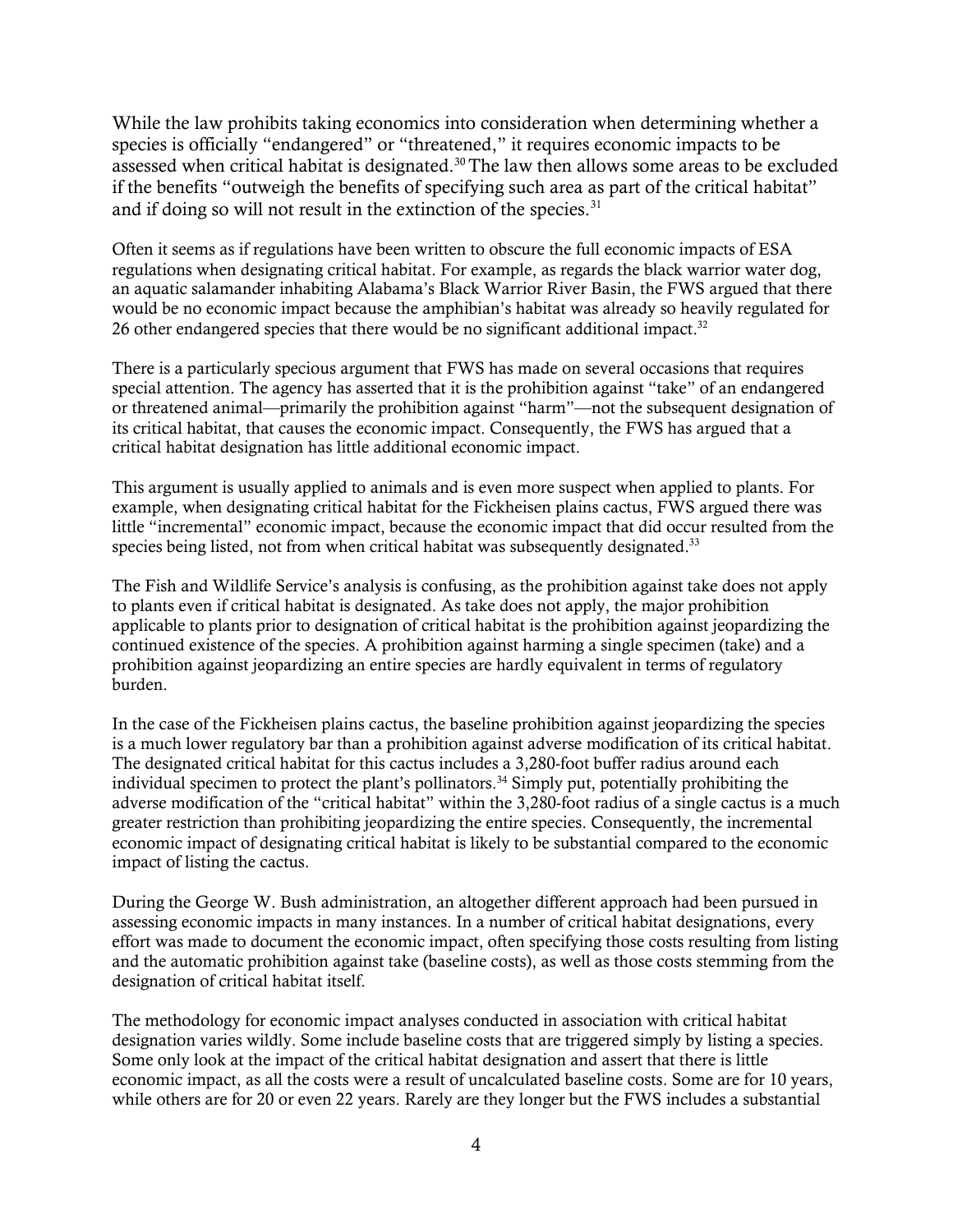number of species in its Report to Congress on the Recovery Program that it indicates are anticipated to require decades longer to recover.<sup>35</sup>

The economic analyses conducted in association with designating critical habitat can be sobering, as is illustrated with just the few examples below.

| <b>Species</b>                                                                                                                                                                                                                                                                                                                                                                                                                                                                               | <b>Economic Impact</b><br>(Language Verbatim from Critical Habitat Designations<br>or Listings,<br><b>Emphases Added for All)</b>                                                                                                                                                                                                                                                                                                                         |
|----------------------------------------------------------------------------------------------------------------------------------------------------------------------------------------------------------------------------------------------------------------------------------------------------------------------------------------------------------------------------------------------------------------------------------------------------------------------------------------------|-----------------------------------------------------------------------------------------------------------------------------------------------------------------------------------------------------------------------------------------------------------------------------------------------------------------------------------------------------------------------------------------------------------------------------------------------------------|
| Alameda whipsnake - California                                                                                                                                                                                                                                                                                                                                                                                                                                                               | The May 4, 2006, notice  provides a detailed economics<br>section that estimates an economic impact of the proposed<br>designation on land development of \$531,775,546, or<br>\$46,912,009 annualized over 20 yearsThe total revised<br>cost of the proposed designation is \$532,300,518.                                                                                                                                                               |
| Arkansas shiner (a fish) – Arkansas,<br>Kansas, New Mexico, Oklahoma,<br>Texas                                                                                                                                                                                                                                                                                                                                                                                                               | The total conservation costs from reported efficiency effects<br>associated with the designation of critical habitat in this<br>rule are approximately \$17 to \$36 million on an annualized<br>basis.                                                                                                                                                                                                                                                    |
| <b>Bexar County invertebrates - Texas</b><br>(includes: Rhadine exilis and R.<br>infernalis (small, essentially eyeless<br>ground beetles); Helotes mold beetle;<br>Cokendolpher cave harvestman<br>(small, eyeless harvestman (daddy-<br>longlegs)); Robber Baron Cave<br>meshweaver, Madla Cave<br>meshweaver, Braken Bat Cave<br>meshweaver, Government Canyon<br>Bat Cave meshweaver, and<br>Government Canyon Bat Cave spider<br>(all small, eyeless or essentially<br>eyeless spiders. | The economic impact associated with section 7<br>consultations for the invertebrates is anticipated to be<br>approximately \$33.4 million over the next 10 years, \$23.4<br>million when discounted to present value using a rate of 7<br>percent. Approximately 87 percent of these total costs are<br>expected to result specifically from designation of critical<br>habitat while the remainder are coextensive with the listing<br>of these species. |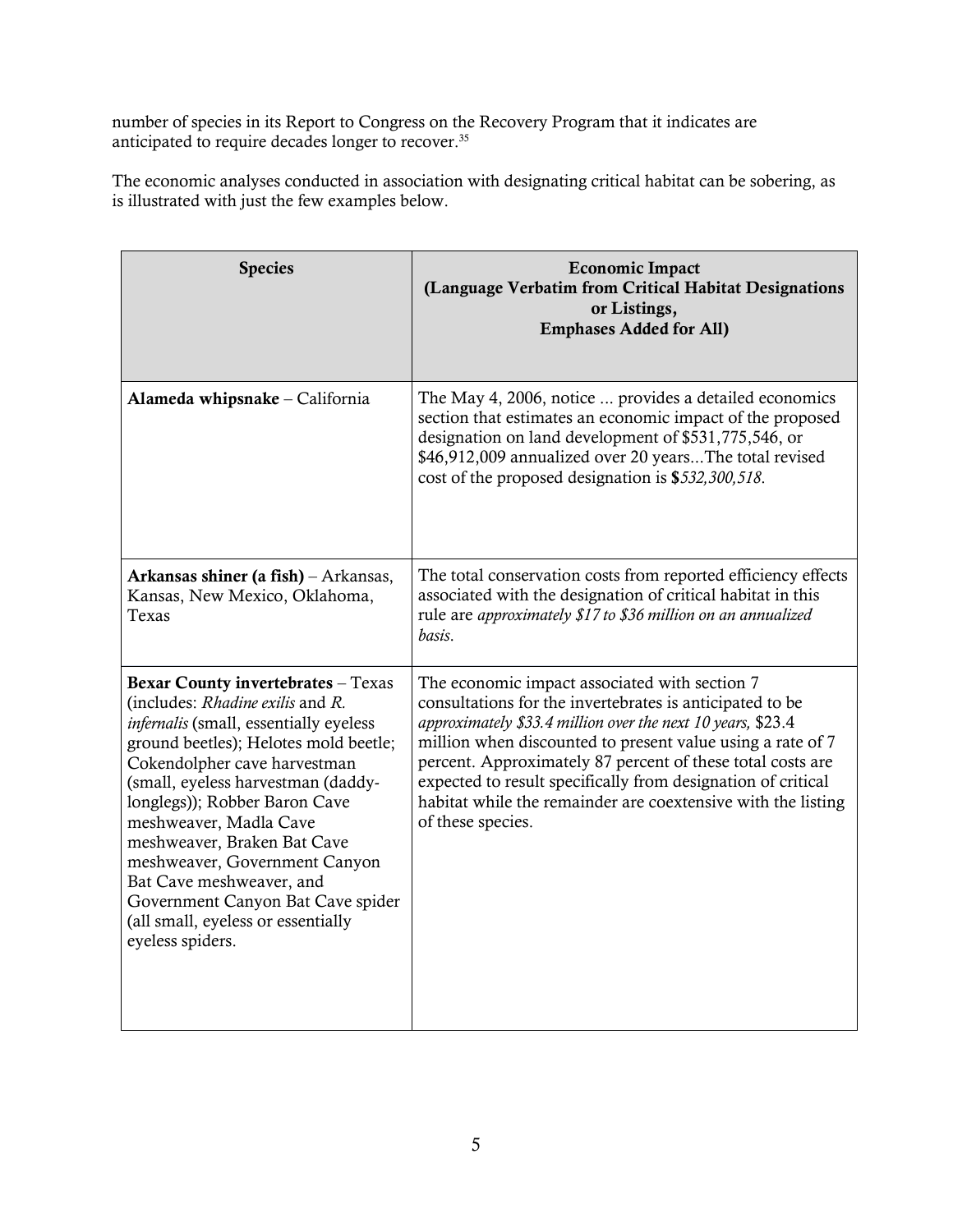| California tiger salamander-<br>California                           | Based on the more certain lower scenario, the <i>annualized</i><br>economic effects of this designation are estimated to be \$8,962,250;<br>the estimate for the upper scenario is \$35,369,906. We have<br>excluded 2,740 ac (1,109 ha) of privately owned lands<br>analyzed in the draft economic analysis based on non-<br>economic considerations so the direct economic impacts of<br>the final designation is likely to be lower than this estimate.<br>This is based on 26-year estimates. |
|----------------------------------------------------------------------|---------------------------------------------------------------------------------------------------------------------------------------------------------------------------------------------------------------------------------------------------------------------------------------------------------------------------------------------------------------------------------------------------------------------------------------------------------------------------------------------------|
| Dusky gopher frog - Alabama,<br>Mississippi                          | The [economic assessment] estimates present value<br>incremental impacts of critical habitat designation of<br>\$102,000, \$20.5 million, or \$34.0 million according to three<br>scenarios                                                                                                                                                                                                                                                                                                       |
| Gila chub (a fish) – Arizona,<br>New Mexico                          | Our draft economic analysis found that the total post-<br>designation costs associated with the seven proposed<br>critical habitat areas are forecast to range from \$11.3 million<br>to \$28.1 million in constant dollars over 20 years, or \$0.8 million<br>to \$1.9 million annually                                                                                                                                                                                                          |
| Hines emerald dragonfly - Illinois,<br>Michigan, Missouri, Wisconsin | The draft economic analysis forecasts the costs associated<br>with conservation activities for the Hine's emerald<br>dragonfly would range from \$16.8 million to \$46.7 million in<br>undiscounted dollars over the next 20 years In annualized<br>terms, potential costs are expected to range from \$0.8 to<br>\$2.3 million annually (annualized at 3 percent) and \$0.9 to<br>\$2.4 million annually (annualized at 7 percent).                                                              |
| Pacific salmon and steelhead -<br>California                         | The annual net economic impacts of changes to Federal<br><i>activities</i> as a result of the critical habitat designations<br>(regardless of whether those activities would also change as<br>a result of the ESA's jeopardy requirement) are estimated to<br>be approximately \$81,647,439.                                                                                                                                                                                                     |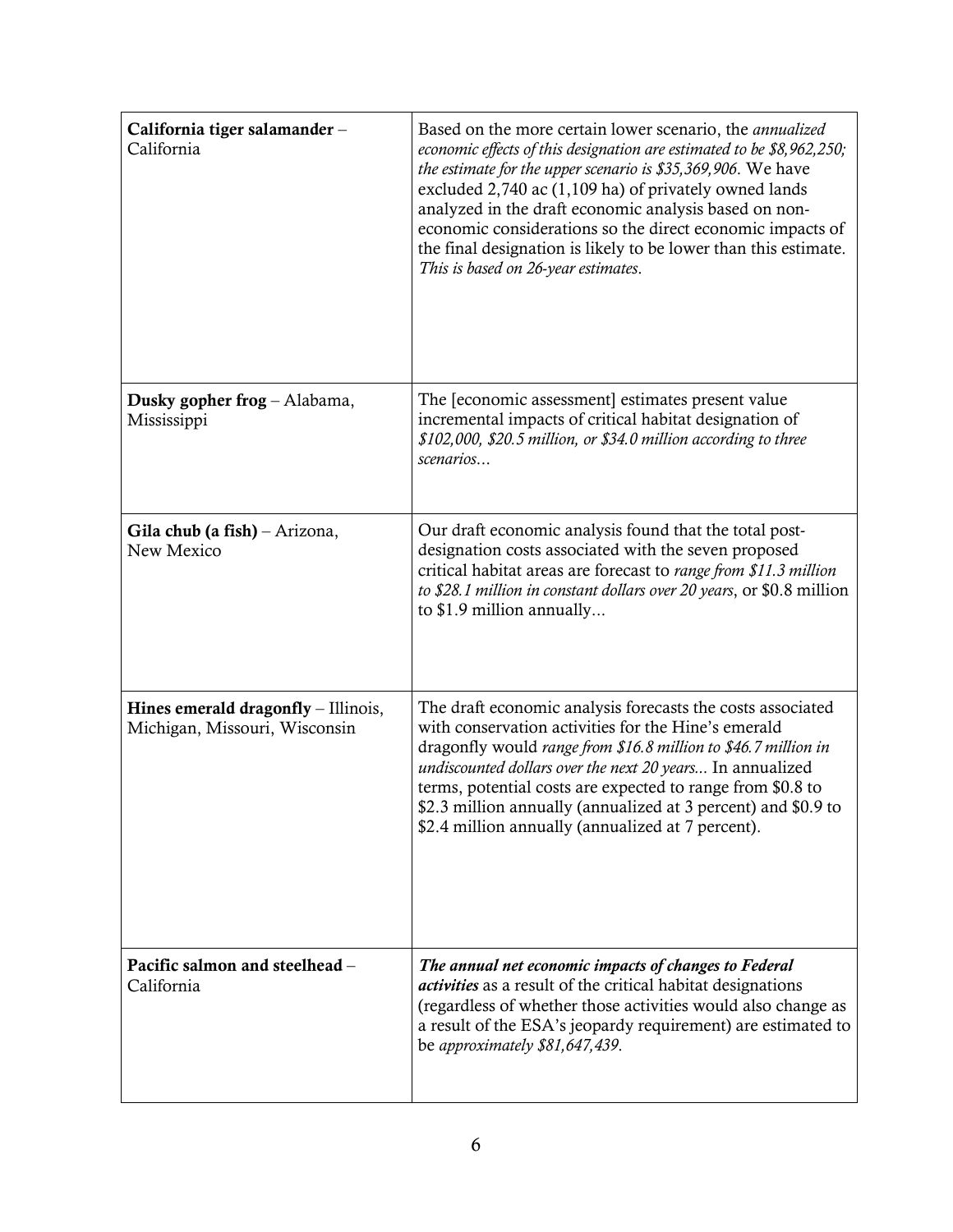| Quino checkerspot butterfly -<br>California                                                                                                                                                                                                                                                                                                                                                                                                                                                     | The total estimated cost for implementing these measures is<br>estimated to range between \$3.9 and \$38.1 million dollars over a<br>10-year period within critical habitat.                                                                                                                                                                                                                                                                                                                                   |
|-------------------------------------------------------------------------------------------------------------------------------------------------------------------------------------------------------------------------------------------------------------------------------------------------------------------------------------------------------------------------------------------------------------------------------------------------------------------------------------------------|----------------------------------------------------------------------------------------------------------------------------------------------------------------------------------------------------------------------------------------------------------------------------------------------------------------------------------------------------------------------------------------------------------------------------------------------------------------------------------------------------------------|
| Red-legged frog – California                                                                                                                                                                                                                                                                                                                                                                                                                                                                    | The pre-critical habitat designation (baseline) (1996–2008)<br>costs associated with species conservation activities are<br>estimated at \$44 to \$113 million on an annualized basis<br>discounted at 7 percent. The EA estimated the total<br>potential incremental economic impacts likely to result from the<br>designation over the next 22 years (2009 to 2030) to be \$159<br>million to \$500 million (\$14.4 to \$45.2 million annualized) in<br>present value terms using a 7 percent discount rate. |
| Vernal pool fairy shrimp and plants -<br>California and Oregon (Includes:<br>Conservancy fairy shrimp, longhorn<br>fairy shrimp, vernal pool fairy shrimp,<br>vernal pool tadpole shrimp and 11<br>plants: Butte County meadowfoam,<br>Contra Costa goldfields, Hoover's<br>spurge, fleshy (or succulent) owl's-<br>clover, Colusa grass, Greene's<br>tuctoria, hairy Orcutt grass,<br>Sacramento Orcutt grass, San Joaquin<br>Valley Orcutt grass, slender Orcutt<br>grass, and Solano grass.) | In the base scenario where critical habitat reduces the<br>amount of new housing, designation of vernal pool critical<br>habitat results in nearly \$1.0 billion in losses to consumers and<br>producers between the present and 2025. In the event that<br>on-site avoidance can be accomplished through density<br>increases alone, welfare losses from vernal pool critical<br>habitat would be \$820 million over the same time period.                                                                    |

The economic assessment for the California gnatcatcher reveals how economic assessment design can dramatically reduce the ESA's projected economic impacts. FWS' rule revising critical habitat for the coastal California gnatcatcher states:

The [California Resource Management Institute (CRMI)] study calculates a total economic impact due to the critical habitat designation of *\$4.6 billion, compared to \$880 million* in the [Draft Economic Analysis (DEA)], a difference of approximately \$3.7 billion. *Differences in the magnitude of these estimates of total impact are primarily due to differences in the scope of the impacts measured*. Despite the use of different economic models of regulatory impact, when CRMI's analysis is adjusted to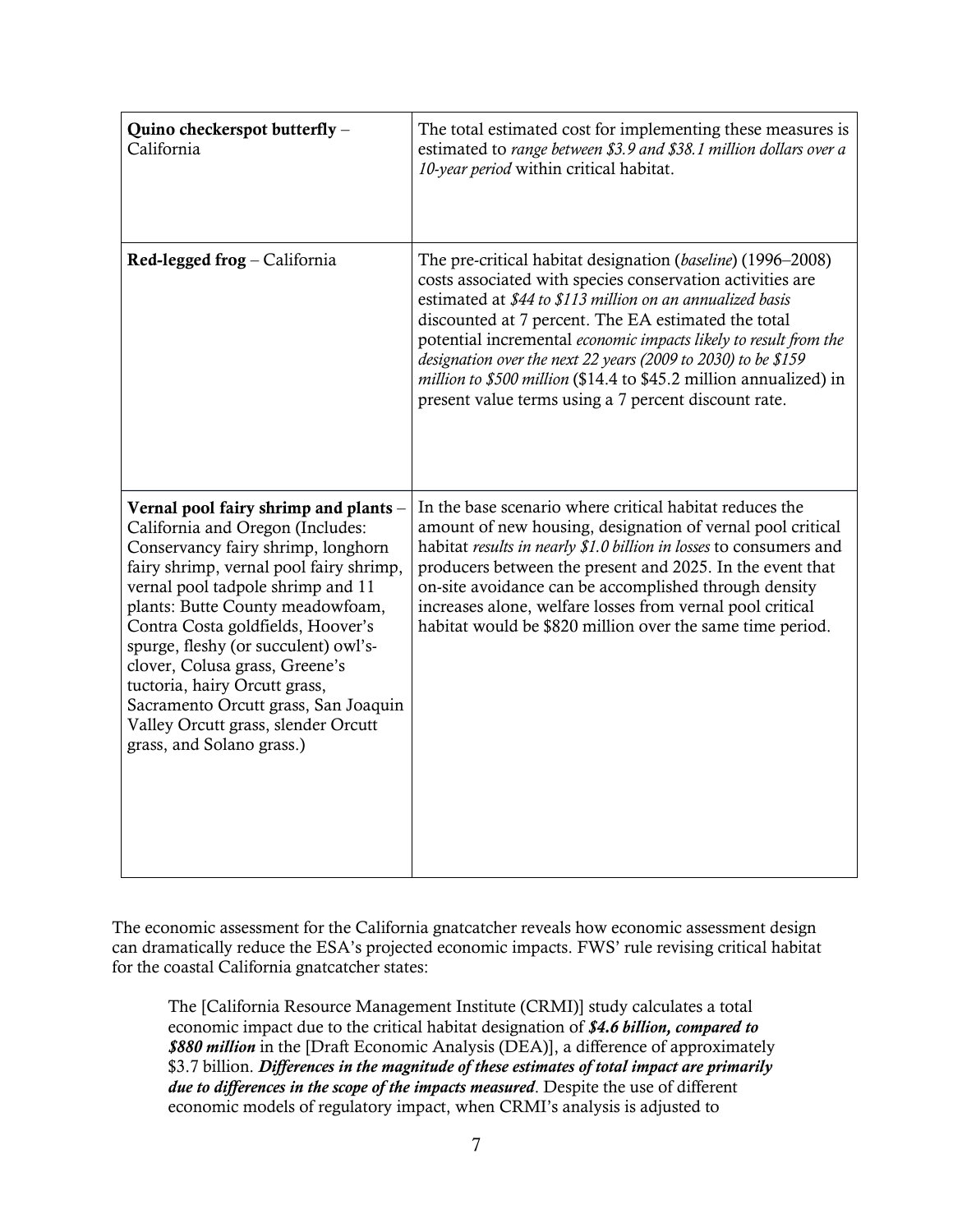address the same question as the DEA (i.e., the economic impact of section 7 of the Act), the estimated total economic impacts and ranking of proposed units by cost are relatively comparable, as discussed further below.<sup>36</sup> [Emphasis added]

That the \$4.6 billion dollar economic impact analysis for the California gnatcatcher traps costs that are not included within the FWS's analysis does not make them any less real. Clearly, the economic impact for the dozen critical habitat designations addressed above reaches well into the billions of dollars. These are economic impacts identified from analyses done in association with critical habitat designations covering about 40 species, just a fraction of the 1,661 federally endangered and threatened species.

## **Economic Impact of Take's Harm Prohibition Reaches beyond Critical Habitat**.

Some of the economic analyses done for critical habitat designations provide a glimpse into the law's economic impact. There is a vast amount of habitat that has not been designated as "critical" but is nonetheless subject to regulation through the ESA prohibition against "take," and, particularly, the prohibition against "harm" as interpreted by FWS and NOAA Fisheries. These costs are perhaps the least reliably quantified.

For example, the designated critical habitat of the Indiana bat is limited to caves and mines in six states where the bat hibernates.<sup>37</sup> However, according to FWS, the federally endangered bat is "known to or is believed to occur" in 975 counties in 23 states.<sup>38</sup> In 2013, *The Atlanta Journal Constitution* reported that the discovery of a single bat in a northern Georgia county where there is no critical habitat triggered the need for studies that "may cost \$8 million or more. That's if no other such bats—the Indiana Bat—are found. If they are, more delays and costly work may occur, as the state is required to take conservation measures to protect the habitat if the project will "*harm, kill or harass*" the bats, said DOT Chief Engineer Russell McMurry."<sup>39</sup> [Emphasis added]

More recently, in May 2018 the environmental news site EcoWatch reported that construction along 100 miles of a \$6.5 billion pipeline in Virginia and West Virginia was delayed because it "could pose risks for a rare bumblebee, the Roanoke logperch and Indiana and Northern long-eared bats and other threatened or endangered species." The delay would reportedly last "until the U.S. Fish and Wildlife Service (FWS) issues a revised "*incidental take statement*," which limits the number of threatened or endangered species that might *be accidentally killed or harmed* during development activities."<sup>40</sup> [Emphasis added]

The ESA's economic impacts on non-critical habitat include opportunity costs and reductions in property values. As an economic analysis for the willow flycatcher—which predicts annual economic costs of \$32.7 to \$38.0 million—explains:

Economic efficiency effects generally reflect *"opportunity costs"* associated with the commitment of resources required to accomplish species and habitat conservation. For example, if activities that can take place on a parcel of land are limited as a result of the designation *or the presence of the species*, and thus *the market value* of the land is reduced, this reduction in value represents one measure of opportunity cost or change in economic efficiency."<sup>41</sup> [Emphases added]

One metric that may provide some insight into other such economic impacts is the volume of land set aside for conservation easements. The National Conservation Easement Database estimates that its records account for nearly half—49 percent—of federal, state, regional, and local governmentheld easements and 75 percent of nonprofit-held easements across the United States (including land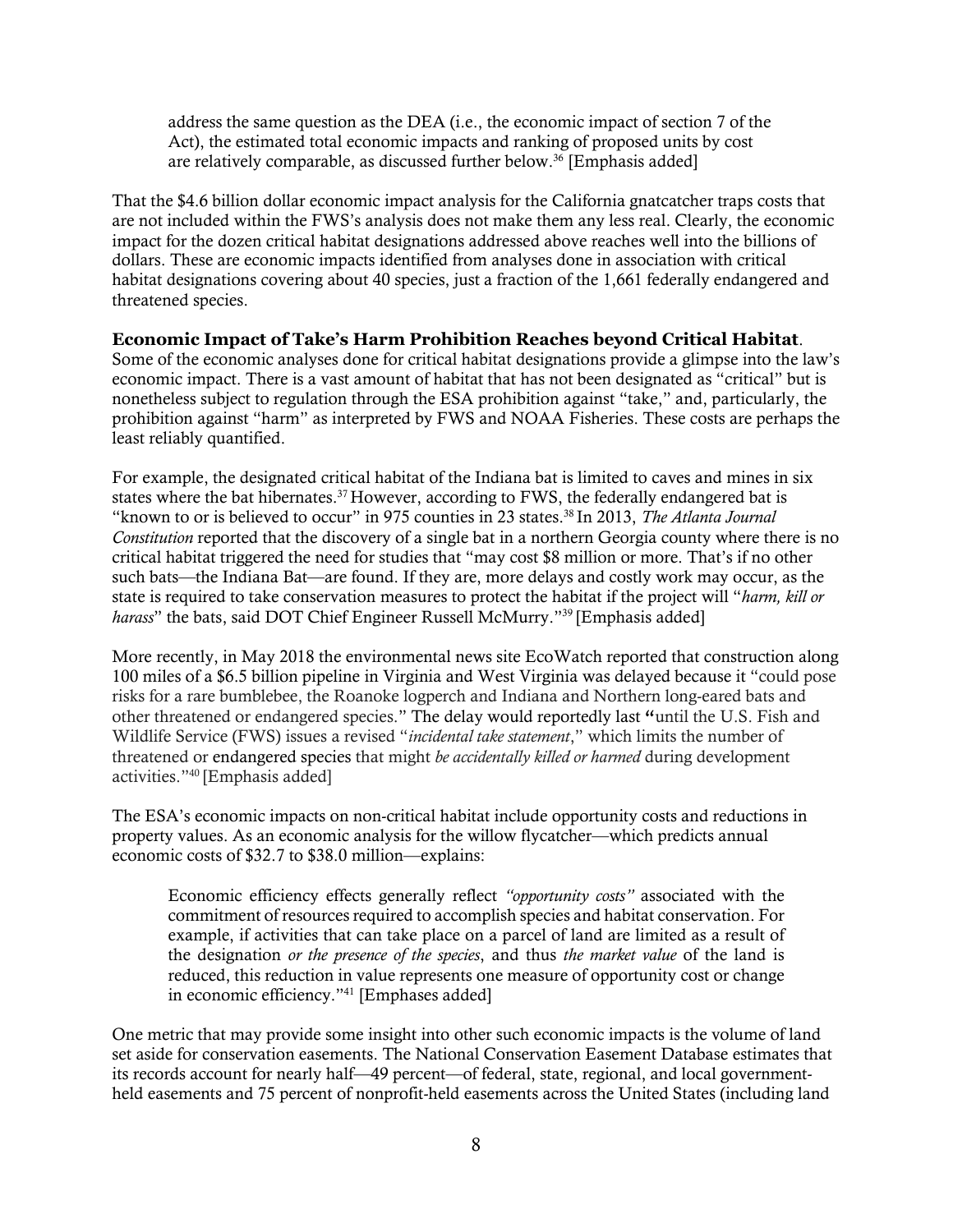trust and conservation organizations).<sup>42</sup> This *partial* record covers 25.7 million acres, a land area larger than Virginia.<sup>43</sup> Undoubtedly, a significant amount of land outside of designated critical habitat has been restricted through easements of other similar mechanisms in whole or in part for endangered species.

For example, regarding the Louisiana black bear, FWS highlights that various mechanisms such as easements of over 148,000 acres of private lands are now available for the bear.<sup>44</sup> This includes lands enrolled in the Wetland Reserve Program (WRP) administered by the U.S. Department of Agriculture's Natural Resource Conservation Service (NRCS). When excluding some 50,000 acres of these lands from its critical habitat designation, the FWS found that "permanent easements under the WRP provide substantial protection and management for the Louisiana black bear and its essential habitat features.<sup>45</sup>FWS noted that a landowner enrolled in the program controls access to the land and has the right to pursue "undeveloped recreational uses provided such use does not impact other prohibitions listed in the warranty easement deed." FWS goes on to state that, while "landowners may request other prohibited uses such as haying, grazing, or harvesting timber," the NRCS would determine if the requested activity would "adversely affect habitat for ... threatened and endangered species." 46

On a smaller scale, restrictions sought by FWS on one 15-acre parcel for a water snake reveal the potentially large costs borne by landowners. In turn for providing an incidental take statement that would allow the taking (harm for example) of individual snakes, FWS sought one acre be donated to a non-profit for every two developed – one-third of the property—in addition to the imposition of numerous other restrictions imposed on the remaining private property.<sup>47</sup>

Landowners, who as a whole own millions of acres of habitat supporting endangered species outside of designated critical habitat, clearly face large opportunity costs including the devaluation of property from regulation under the ESA's prohibition against take and, in particular, harm.

**Conclusion**. The economic impact of the Endangered Species Act is so large that states often impose regulations and management regimes as part of an effort to prevent species from being added to the endangered species list. The most current example is the sage grouse. Why states would engage in such efforts is clear. NBC reported in September 2015 one "well-regarded study ... claims declaring the sage grouse as endangered would cost the U.S. more than *\$5.6 billion in annual economic output*."<sup>48</sup> [Emphasis added] At even a fraction of this estimate, the economic costs are clearly huge.

Clearly, the bureaucratic paperwork, annual agency expenditures, and anticipated costs for recovery, while often poorly estimated and tracked, amount to tens of billions of dollars alone. Economic impacts are clearly far larger. The inconsistency of economic assessments done in association with critical habitat designations, combined with the fact that such analyses often omit "baseline" costs, clearly hinders efforts to arrive at a detailed assessment of the ESA's overall economic impact. Further, the fact that many species have no designated critical habitat and therefore no such analysis (which should not be interpreted as an argument in favor of more critical habitat) makes it even tougher. Additionally, there are unaccounted large and small economic impacts outside of designated critical habitat for a vast majority of 1,661 listed species. Whatever the ESA's cost is, it is much larger than generally acknowledged, and likely measured in the hundreds of billions of dollars. Unfortunately, the ESA's poor record of recovering species does not indicate that we are getting what we pay for.

Several measures would improve transparency and accountability regarding ESA expenditures and economic impact analyses reporting. These include: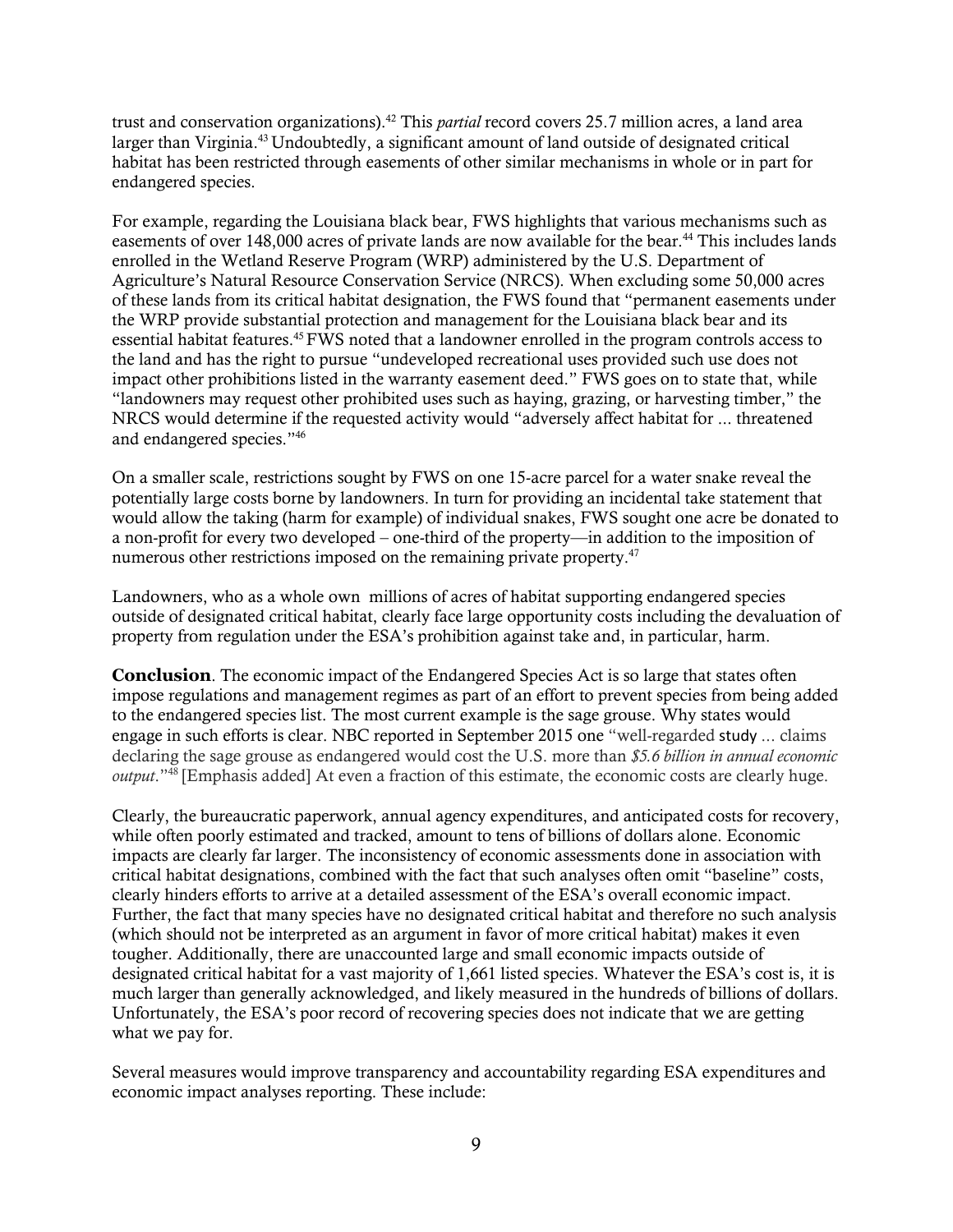- Suggestions for improving expenditure reporting included in my April 2018 Heritage Foundation study, "Correcting Falsely 'Recovered' and Wrongly Listed Species and Increasing Accountability and Transparency in the Endangered Species Program," including that states should be encouraged by FWS to fully report ESA annual expenditures.<sup>49</sup> Participation in Section 18 expenditure reporting could be taken into consideration when reviewing Section 6 (Cooperative Endangered Species Conservation Fund) grants to states.<sup>50</sup>
- FWS and NOAA Fisheries should conduct standardized analysis of the economic impact of listing. While such analysis cannot be taken into consideration during listing determinations, the ESA does not preclude conducting such analyses and presenting the data within a regulation when adding a species to the list. This analysis can then be used during critical habitat designations.
- FWS and NOAA Fisheries should also should seek to standardize economic analysis conducted for critical habitat designations as much as possible. This would include using uniform time horizons, terms, and discount rates to the degree possible so that analyses can be more easily compared and summed.
- The basic conclusions of economic analyses referenced within regulations listing species or designating critical habitat should consistently be presented up front under a readably identifiable header such as "Economic Impact."

## **Notes**

 $\overline{\phantom{a}}$ 

<sup>8</sup> House Committee on Resources, "Implementation of the Endangered Species Act of 1973, May 2005," [http://www.eswr.com/docs/505/esaimplrprtresources.pdf.](http://www.eswr.com/docs/505/esaimplrprtresources.pdf)

<sup>1</sup> *Tennessee Valley Authority v. Hill*, 437 U.S. 153, 184 (1978).

 $2$  For a discussion of the ESA's poor record of identifying and recovering endangered and threatened species, see Robert Gordon, "Correcting Falsely 'Recovered' and Wrongly Listed Species and Increasing Accountability and Transparency in the Endangered Species Program," The Heritage Foundation, Washington, DC, April 16, 2018,

[https://www.heritage.org/sites/default/files/2018-04/BG3300\\_0.pdf.](https://www.heritage.org/sites/default/files/2018-04/BG3300_0.pdf)

<sup>3</sup> U.S. Fish and Wildlife Service, "Endangered and Threatened Wildlife and Plants; Review of Native Species That Are Candidates for Listing as Endangered or Threatened; Annual Notice of Findings on Resubmitted Petitions; Annual Description of Progress on Listing Actions," *Federal Register*, Vol. 79, No. 234 (December 5, 2014), p. 71496,

https://www.gpo.gov/fdsys/pkg/FR-2014-12-05/pdf/2014-28536.pdf.

<sup>4</sup> Robert Gordon and Hans A. Von Spakovsky, "Scott Pruitt Ends an Obama Administration Abuse of Power," National Review Online, October 21, 2017, https://www.nationalreview.com/2017/10/scott-pruittends-epa-sue-settle-scheme-obama-administration-abuse-power/.

<sup>5</sup> U.S. Fish and Wildlife Service, "Federal and State Endangered and Threatened Species Expenditures, Fiscal Year 2016," https://www.fws.gov/endangered/esa-library/pdf/2016\_Expenditures\_Report.pdf. 6 Ibid.

<sup>7</sup> Ibid. U.S. Fish and Wildlife Service, "Federal and State Endangered and Threatened Species Expenditures, Fiscal Year 2015," https://www.fws.gov/endangered/esa-library/pdf/2015\_Expenditures\_Report.pdf.

<sup>9</sup> U.S. Fish and Wildlife Service, "Federal and State Endangered and Threatened Species Expenditures," Fiscal Year 2016.

<sup>&</sup>lt;sup>10</sup> U.S. Fish and Wildlife Service, "Report to Congress on the Recovery of Threatened and Endangered Species: Fiscal Years 2013-2014," June 2016,

[https://www.fws.gov/endangered/esa-library/pdf/Recovery\\_Report\\_FY2013-2014.pdf](https://www.fws.gov/endangered/esa-library/pdf/Recovery_Report_FY2013-2014.pdf). Reported "estimated cost for recovery" figures were summed with duplicate costs for plans covering multiple species eliminated.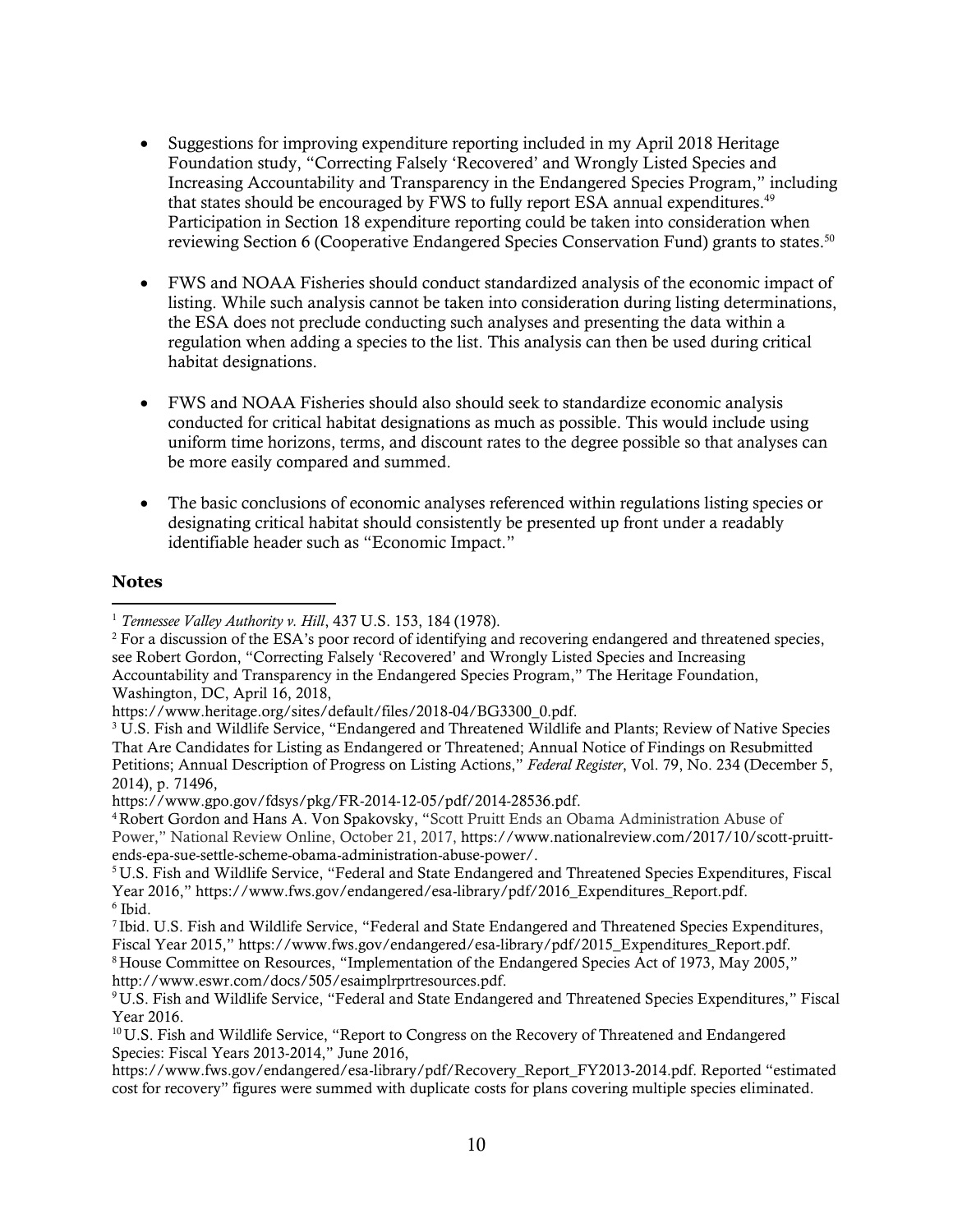$\overline{a}$  $11$  U.S. Fish and Wildlife Service, "National Recovery Plan for the Iowa Pleistocene Snail, 1984," [https://ecos.fws.gov/docs/recovery\\_plan/840322.pdf.](https://ecos.fws.gov/docs/recovery_plan/840322.pdf)

<sup>12</sup> U.S. Fish and Wildlife Service, "Federal and State Endangered and Threatened Species Expenditures, for fiscal years 1996–2016," [https://www.fws.gov/endangered/esa-library/index.html.](https://www.fws.gov/endangered/esa-library/index.html)

<sup>13</sup> Robert Gordon, "Correcting Falsely 'Recovered' and Wrongly Listed Species and Increasing Accountability and Transparency in the Endangered Species Program."

<sup>14</sup> U.S. Fish and Wildlife Service, "Recovery Plan for Tidal Marsh Ecosystems of Northern and Central California," August 27, 2013,

[https://ecos.fws.gov/docs/recovery\\_plan/TMRP/20130923\\_TMRP\\_Books\\_Signed\\_FINAL.pdf.](https://ecos.fws.gov/docs/recovery_plan/TMRP/20130923_TMRP_Books_Signed_FINAL.pdf) <sup>15</sup> Ibid, p.335-7.

<sup>16</sup> U.S. Fish and Wildlife Service, "Report to Congress on the Recovery of Threatened and Endangered Species: Fiscal Years 2013-2014," June 2016,

[https://www.fws.gov/endangered/esa-library/pdf/Recovery\\_Report\\_FY2013-2014.pdf.](https://www.fws.gov/endangered/esa-library/pdf/Recovery_Report_FY2013-2014.pdf)

<sup>17</sup> National Marine Fisheries Service and U.S. Fish and Wildlife Service, "Recovery Plan for the Northwest Atlantic Population of the Loggerhead Sea Turtle, Second Revision," December 31, 2008,

https://ecos.fws.gov/docs/recovery\_plan/090116.pdf.

<sup>18</sup> Ibid, p. III-1.

 $19$  Ibid.

 $20$  Ibid.

<sup>21</sup> Ibid, P.III-13-14.

<sup>22</sup> ESA Sec. 3(19).

<sup>23</sup> Robert Gordon, "Take It Back: Extending the Endangered Species Act's 'Take' Prohibition to All Threatened Animals Is Bad for Conservation," The Heritage Foundation, December 7, 2017, p.4, [https://www.heritage.org/government-regulation/report/take-it-back-extending-the-endangered-species-acts](https://www.heritage.org/government-regulation/report/take-it-back-extending-the-endangered-species-acts-take-prohibition)[take-prohibition.](https://www.heritage.org/government-regulation/report/take-it-back-extending-the-endangered-species-acts-take-prohibition)

<sup>24</sup> Ibid, p5.

<sup>25</sup> Robert Gordon, "Take It Back," p.3.

 $^{26}$  Ibid, p.3.

<sup>27</sup> John-Michael Seibler and Rob Gordon, "Federal Overreach on Frogs' Habitat Is Threatening This Company's Private Property," Daily Signal, January 30, 2018. ESA Sec. 3(5)(C).

<sup>28</sup> U. S. Fish and Wildlife Service, Environmental Conservation Online System, All Species with Critical Habitat, [https://ecos.fws.gov/ecp/report/table/critical-habitat.html.](https://ecos.fws.gov/ecp/report/table/critical-habitat.html) Listed Species Summary (Boxscore), accessed June 28, 2018, [https://ecos.fws.gov/ecp0/reports/box-score-report.](https://ecos.fws.gov/ecp0/reports/box-score-report)

 $29$  Figures derived by summing USFWS reported acres or river miles. When multiple records had matching regulation dates and reported matching acres or river miles, only one record was included in the tally. <sup>30</sup> ESA Sec. 4(b)(2)

 $31$  Ibid.

<sup>32</sup> U.S. Fish and Wildlife Service, Endangered and Threatened Wildlife and Plants; Endangered Species Status for Black Warrior Waterdog and Designation of Critical Habitat, *Federal Register*, Vol. 83, No. 2, January 3, 2018, p. 259,

[https://www.gpo.gov/fdsys/pkg/FR-2018-01-03/pdf/2017-28386.pdf.](https://www.gpo.gov/fdsys/pkg/FR-2018-01-03/pdf/2017-28386.pdf)

<sup>33</sup> U.S. Fish and Wildlife Service, Designation of Critical Habitat for the Acuna Cactus and the Fickeisen Plains Cactus; Final Rule, *Federal Register*, Vol. 81, No. 160, August 18, 2016, pp. 55269-55271, [https://www.gpo.gov/fdsys/pkg/FR-2016-08-18/pdf/2016-19159.pdf.](https://www.gpo.gov/fdsys/pkg/FR-2016-08-18/pdf/2016-19159.pdf)

<sup>34</sup> Ibid, p. 55280.

<sup>35</sup> U.S. Fish and Wildlife Service, Report to Congress on the Recovery of Threatened and Endangered Species: Fiscal Years 2013-2014. Many species have an estimated time to recovery of 30, 40, 50, or more years. <sup>36</sup> U.S. Fish and Wildlife Service, Endangered and Threatened Wildlife and Plants; Revised Designation of Critical Habitat for the Coastal California Gnatcatcher (*Polioptila californica californica*); Final Rule, *Federal Register*, Vol. 72, No. 243, December 19, 2007, p. 72021,

[https://www.gpo.gov/fdsys/pkg/FR-2007-12-19/pdf/07-6003.pdf#page=2.](https://www.gpo.gov/fdsys/pkg/FR-2007-12-19/pdf/07-6003.pdf#page=2)

<sup>37</sup> U.S. Fish and Wildlife Service, Determination of Critical Habitat for the American Crocodile, California Condor, Indiana Bat, and Florida Manatee, *Federal Register*, Vol. 41, No. 187, September 24, 1976, p. 41916, [https://ecos.fws.gov/docs/federal\\_register/fr115.pdf.](https://ecos.fws.gov/docs/federal_register/fr115.pdf)